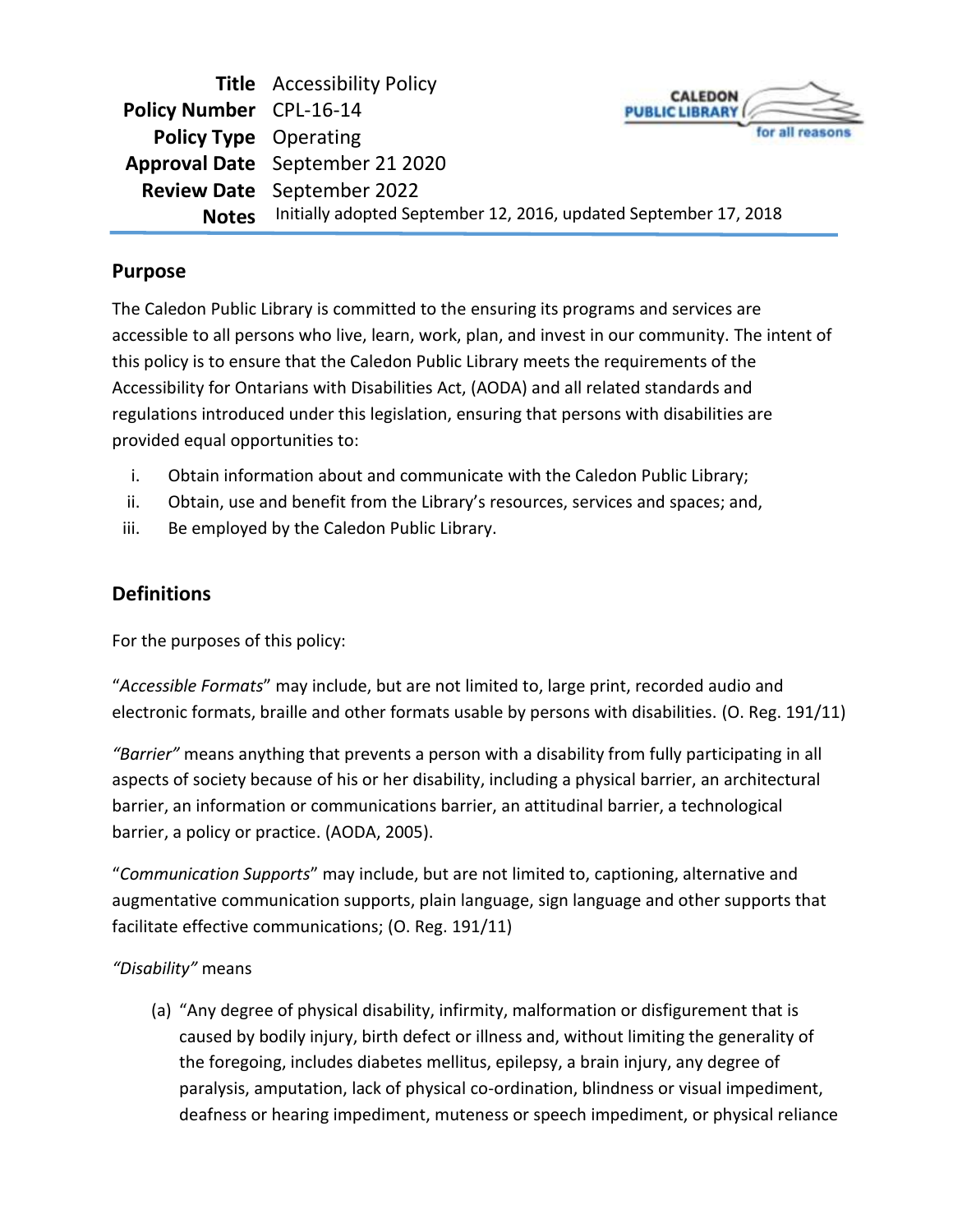on a guide dog or other animal or on a wheelchair or other remedial appliance or device.

- (b) a condition of mental impairment or a developmental disability
- (c) a learning disability, or a dysfunction in one or more of the processes involved in understanding or using symbols or spoken language,
- (d) a mental disorder, or
- (e) an injury or disability for which benefits were claimed or received under the insurance plan established under the Workplace Safety and Insurance Act, 1997. (AODA, 2005)

An animal is a *"Service Animal"* for a person with a disability if:

- (a) the animal can be readily identified as one that is being used by the person for reasons relating to the person's disability, as a result of visual indicators such as the vest or harness worn by the animal; or
- (b) the person provides documentation from one of the following regulated health professionals confirming that the person requires the animal for reasons relating to the disability. (O. Reg. 165/16)

*"Support Person"* means, in relation to a person with a disability, another person who accompanies a person with a disability in order to assist him or her with communication, mobility, personal care or medical needs or with access to goods, services, or facilities. (O. Reg. 191/11)

*"Service Interruption"* means a scheduled or unscheduled shutdown or closure of a library facility, program or service which may result in a reduction or change to a service level.

## **Guidelines**

The Library will ensure that each employee, volunteer and patron receives equitable treatment with respect to employment and services without discrimination, and receives accommodation, where required, in a timely manner, and in accordance with the Ontario Human Rights Code and the AODA and its regulations.

## **Responsibilities**

For the purposes of the AODA, the Library provides services on behalf of the municipality, and is therefore considered, along with the municipality, to be a public sector organization. The Library complies with the obligations for this sector as set out in the AODA regulations.

The Board ensures that the Library complies with the spirit, principles and intent of the AODA and designates the CEO/Chief Librarian as the individual accountable for the organization's compliance with legislation. The CEO/Chief Librarian will ensure that all policies and procedures comply with the AODA and any regulations made pursuant to the AODA.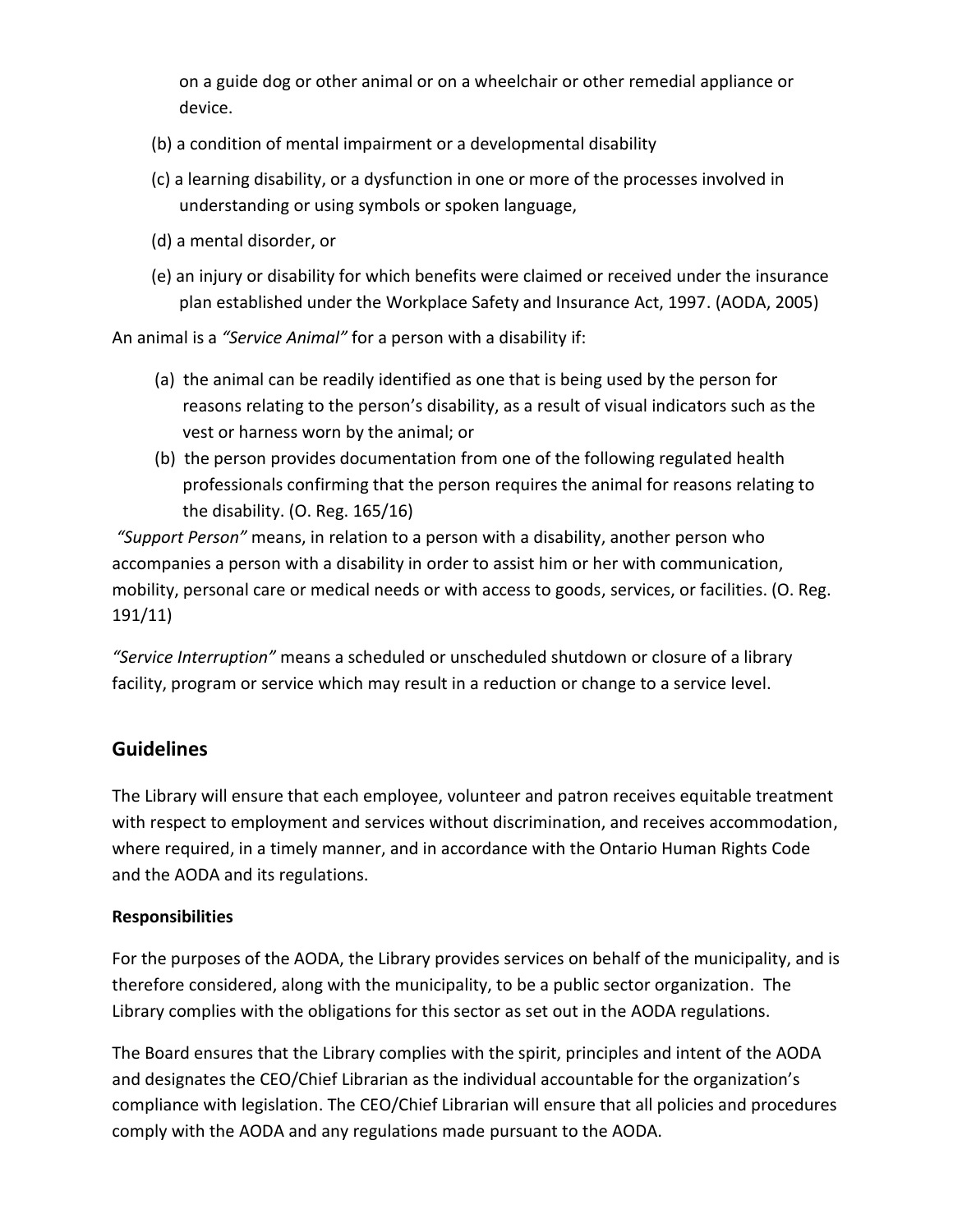The Library is included within regular Accessibility Compliance Reports filed by the Town of Caledon.

#### **Accessibility Plan**

As per the Accessibility for Ontarians with Disabilities Act (AODA) and its related regulations, the Town of Caledon is required to develop a Multi-Year Accessibility Plan and to review it at least once every five years. The Library will continue to work with the Town and the Accessibility Advisory Committee to establish, implement, maintain and document this plan and will outline the Library's strategy to prevent and remove barriers.

This plan is available on the Town's website and is provided in accessible formats upon request.

#### **Policies and Procedures**

In accordance with the Accessibility for Ontarians with Disabilities Act 2005 and related regulations, the Library has developed this Accessibility Policy which includes the required customer service elements as well as additional policies which support accessibility as related to human resources, collection development, programming, diversity and inclusion.

#### **Customer Service**

#### *Assistive Devices*

The Library will encourage the use of personal assistive devices by persons with disabilities to access the library's collections, resources, facilities and services. The Library will provide at least one computer workstation at each location which is equipped with assistive technology and a range of accessibility features. Library staff will be trained in their use and will support their use by others.

Exceptions may occur in situations where the Library has determined that the assistive device may pose a risk to the health and safety of the person with a disability or to the health and safety of others on Library premises. In these situations, the Library may offer a person with a disability other reasonable measures to assist in obtaining and using Library services, where the Library has such other measures available.

It is the responsibility of the person with a disability to ensure that their assistive device is operated in a safe manner at all times.

#### *Service Animals*

Persons with disabilities are permitted to be accompanied by their service animals and keep those animals with them in areas that are open to the public when accessing library resources, services and facilities, unless otherwise prohibited by law.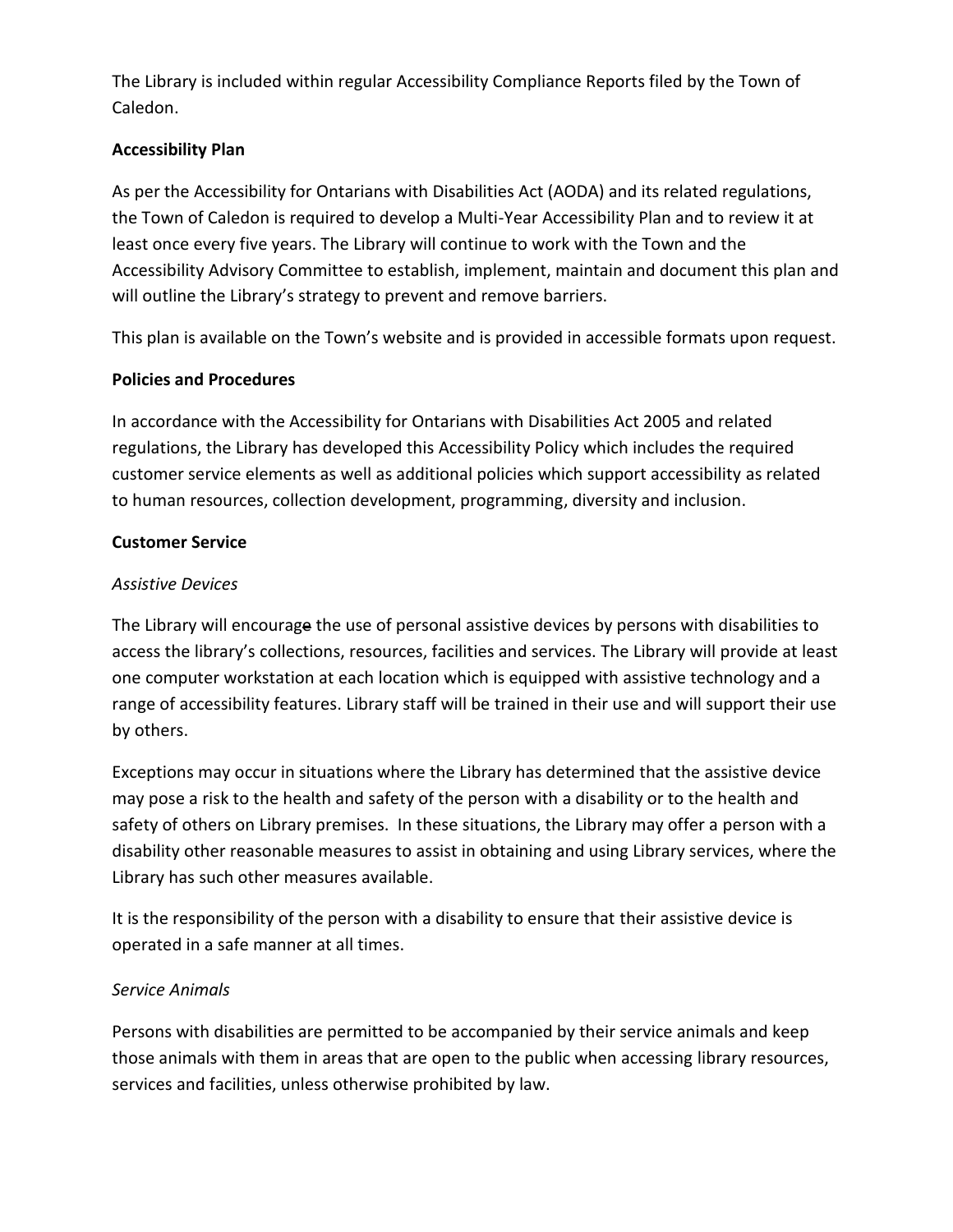In the event that a service animal is prohibited from the premises, the Library will ensure that other measures are available to enable the person with a disability to obtain, use or benefit from the Library's resources, services or facilities.

If it is not readily apparent that the animal is a service animal or a guide dog, Library staff may ask the person for confirmation of the animal's status, as outlined by the definition of a service animal.

Service animals must be supervised by their owners and kept in control when used to access the Library's resources, services and facilities

#### *Support Persons*

The Library will encourage the inclusion and access of support persons accompanying persons with disabilities, when accessing Library resources, services and facilities.

A support person, when assisting a person with a disability to obtain or use Library services, will be permitted to attend at no charge where an admission fee is required.

The Library may request the assistance of support person for a person with a disability in order to ensure the health and safety of that person or of others on the premises. This will occur after consultation with the person with a disability and when it is the only means to allow the person with a disability to access the Library's resources, services or facilities.

#### **Training**

The Library will provide training on AODA legislation and all mandatory, province‐wide standards, and best practices. The Library will also support the keeping of records related to the completed training.

The following individuals will receive training on the topics outlined in the regulation:

- Staff, volunteers, agents/contractors and any other individuals who interact with the public or other third parties on behalf of the Library; and
- Staff, volunteers, agents/contractors and any other individuals who participate in the development of Library policy, practices and procedures governing the provision of resources and services to members of the public.

## **Communication**

The Library will make its communications available, upon request, in accessible formats for persons with disabilities and make the public aware of the availability of communication support. In this regard, types of communications include:

- a. Policies,
- b. Accessibility plans,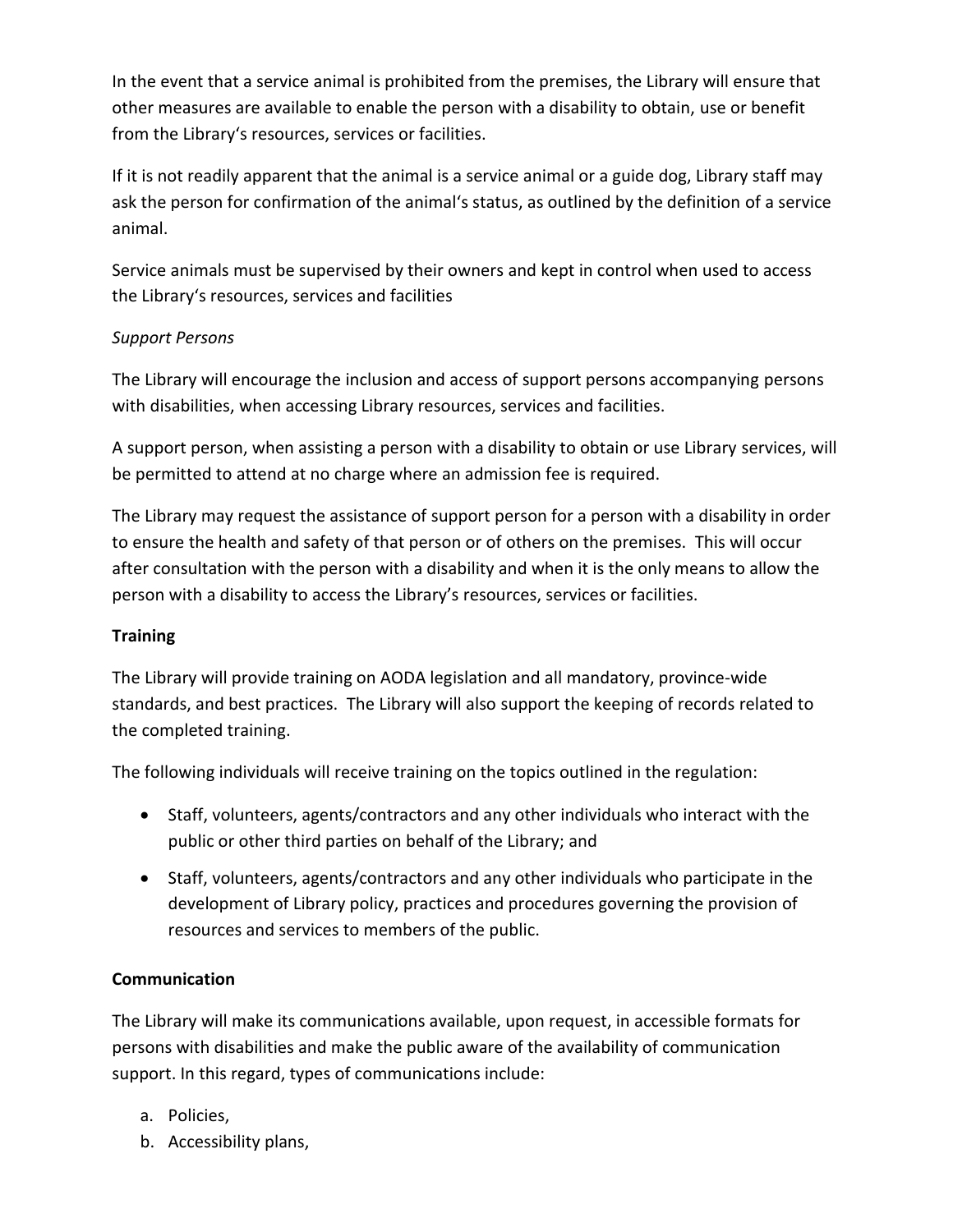- c. Public safety information prepared for the public,
- d. Forms, surveys, tools used to gather feedback, and,
- e. Information on collections and materials in accessible format.

The Library will make reasonable efforts to respond to requests for documents in alternate and accessible formats in a timely manner, at a cost that is no more than the regular cost charged to others, and in consultation with the person making the request.

The Library provides a website with content that will meet or exceed World Wide Web consortium Web Content Accessibility Guidelines (WCAG) as mandated within the legislation and/or related regulations.

#### *Service Disruptions*

The Library will provide reasonable notification of all service interruptions to facilities, services or systems that may affect people with disabilities in accessing the Library's resources, services, or facilities.

Notice will include information about the reason for the disruption, its anticipated duration and a description of alternative facilities, services or systems that may be available.

Notice of a planned disruption will be provided in advance whenever possible. In the event of an unexpected disruption, notice will be provided in as timely a manner as possible.

#### *Feedback*

The Library has developed the following feedback and response process to ensure equitable and accessible services to all customers.

Any questions, concerns or comments regarding the Library's provision of resources and services to people with disabilities should be directed to:

Office of the CEO and Chief Librarian Caledon Public Library 6500 Old Church Road Caledon, ON L7C 0H3 905.857.1400 X215 [ceo@caledon.library.on.ca](mailto:ceo@caledon.library.on.ca) website: caledon.library.on.ca

Comments are welcomed in person, by telephone, in writing, via email, or through the Library's website. Reasonable efforts will be made to provide initial response to queries within five (5) business days.

## **Related Documents:**

• [Accessibility for Ontarians with Disabilities Act,](https://www.ontario.ca/laws/statute/05a11) 2005, S.O. 2005, c. 11